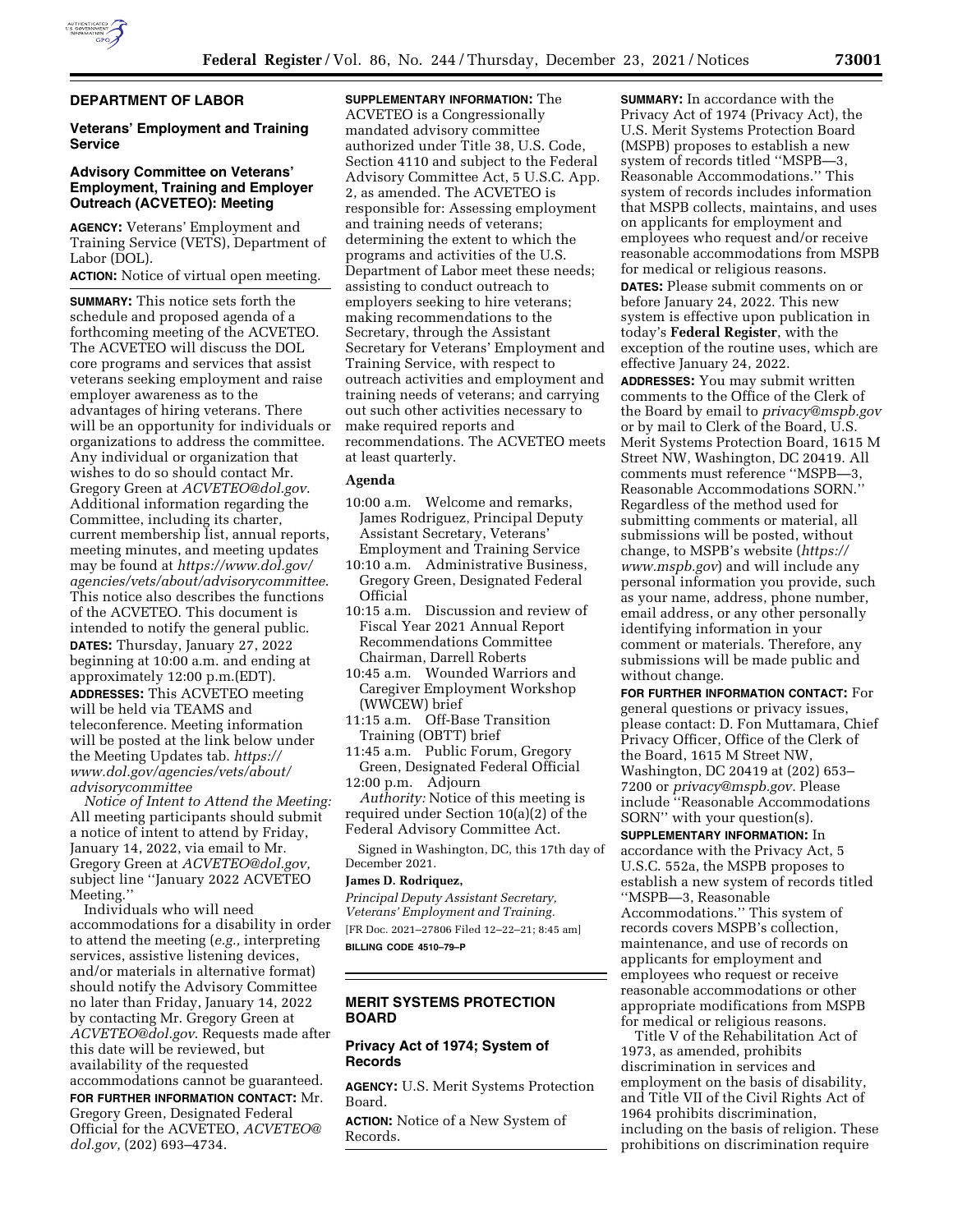Federal agencies to provide reasonable accommodations to individuals with disabilities and those with sincerely held religious beliefs unless doing so would impose an undue hardship. In some instances, individuals may request modifications to their workspace, schedule, duties, or other requirements for documented medical reasons that may not qualify as a disability but may necessitate an appropriate modification to workplace policies and practices. In general, an accommodation is any change in the work environment or in the way things are customarily done that enables an individual with a disability to enjoy equal employment opportunities. Reasonable accommodations on the basis of disability typically fall into the following categories: (1) Modifications or adjustments to a job application process that enable a qualified applicant with a disability to be considered for a position; (2) modifications or adjustments to the work environment, or to the manner or circumstances under which the position held or desired is customarily performed, that enable a qualified individual with a disability to perform the essential functions of that position; and (3) modifications or adjustments that enable a qualified employee with a disability to enjoy equal benefits and privileges of employment as are enjoyed by other similarly-situated employees without disabilities. Applicants and employees may obtain exceptions to rules or policies in order to follow their religious beliefs or practices, and employers may grant certain accommodations for religious reasons but still refuse to grant them for secular reasons.

MSPB's Office of Equal Employment Opportunity is responsible for processing requests for reasonable accommodations from applicants for employment and employees who seek an accommodation due to a medical or religious reason, as well as processing requests based on documented medical reasons that may not qualify as a disability but that may necessitate an appropriate modification to workplace policies and practices.

The request and any related records provided to support the request, any evaluation conducted internally, or by a third party under contract with MSPB, the decision regarding whether to grant or deny a request, and the details and conditions of the reasonable accommodation are all included in this system of records, pursuant to the Privacy Act, which will be included in MSPB's inventory.

The Privacy Act embodies fair information practice principles in a

statutory framework governing how Federal agencies collect, maintain, use, and disseminate individuals' records. The Privacy Act applies to records about individuals that are maintained in a ''system of records.'' A system of records is a group of any records under the control of an agency from which information is retrieved by the name of an individual or by some identifying number, symbol, or other identifying particular assigned to the individual. The Privacy Act defines an individual as a United States citizen or lawful permanent resident. Individuals may request access to their own records that are maintained in a system of records in the possession or under the control of MSPB by complying with MSPB Privacy Act regulations at 5 CFR part 1205, and following the procedures outlined in the Records Access, Contesting Record, and Notification Procedures sections of this notice. The Privacy Act requires each agency to publish in the **Federal Register** a description denoting the existence and character of each system of records that the agency maintains and the routine uses of each system. The new Reasonable Accommodations System of Records Notice is published in its entirety below. In accordance with the Privacy Act, 5 U.S.C. 552a(r), and OMB Circular A–108, ''Federal Agency Responsibilities for Review, Reporting, and Publication under the Privacy Act'' (Dec. 2016), MSPB has submitted a report of a new system of records to the Office of Management and Budget and Congress.

#### **Jennifer Everling,**

*Acting Clerk of the Board, U.S. Merit Systems Protection Board.* 

#### **SYSTEM NAME AND NUMBER:**

MSPB—3, Reasonable Accommodations.

# **SECURITY CLASSIFICATION:**  Unclassified.

# **SYSTEM LOCATION:**

Records are maintained by the Office of Equal Employment Opportunity, U.S. Merit Systems Protection Board, 1615 M Street NW, Washington, DC 20419. Records may be located in locked cabinets and offices, on MSPB's local area network, or in designated U.S. data centers for cloud service providers certified by the Federal Risk and Authorization Management Program or FedRAMP.

### **SYSTEM MANAGER(S):**

Director of the Office of Equal Employment Opportunity, U.S. Merit Systems Protection Board, 1615 M

Street NW, Washington, DC 20419, *[accommodation@mspb.gov.](mailto:accommodation@mspb.gov)* 

# **AUTHORITY FOR MAINTENANCE OF THE SYSTEM:**

The Rehabilitation Act of 1973, 29 U.S.C. 701, 791, 794; Title VII of the Civil Rights Act of 1964, 42 U.S.C. 2000e; 29 CFR 1605 (Guidelines on Discrimination Because of Religion); 29 CFR 1614 (Federal Sector Equal Employment Opportunity); 29 CFR 1630 (Regulations To Implement the Equal Employment Provisions of the Americans With Disabilities Act); Executive Order 13164, Requiring Federal Agencies to Establish Procedures to Facilitate the Provision of Reasonable Accommodation (July 26, 2000); and Executive Order 13548, Increasing Federal Employment of Individuals with Disabilities (July 26, 2010).

#### **PURPOSE(S) OF THE SYSTEM:**

The purpose of this system of records is to allow MSPB to collect and maintain records on applicants for employment and employees who request or receive reasonable accommodations or other appropriate modifications from MSPB for medical or religious reasons; to process, evaluate, and make decisions on individual requests; and to track and report the processing of such requests MSPB-wide to comply with applicable requirements in law, regulation, and policy, and to maintain the confidentiality of the information provided in support of the accommodation.

### **CATEGORIES OF INDIVIDUALS COVERED BY THE SYSTEM:**

Applicants for MSPB employment and former and current MSPB employees who requested and/or received reasonable accommodations or other appropriate modifications from MSPB for medical or religious reasons.

#### **CATEGORIES OF RECORDS IN THE SYSTEM:**

1. Requester status (applicant or former or current employee);

- 2. Requester name;
- 3. Date of request;

4. Employee's position title, grade, series, step, and agency component;

5. Position title, grade, series, step of the position, and agency component the requester is applying for (if applicable);

6. Requester's contact information (addresses, phone numbers, and email addresses);

7. Name and contact information of medical professionals or religious or spiritual advisors or institutions;

8. Description of the requester's medical condition or disability and any medical documentation provided in support of the request;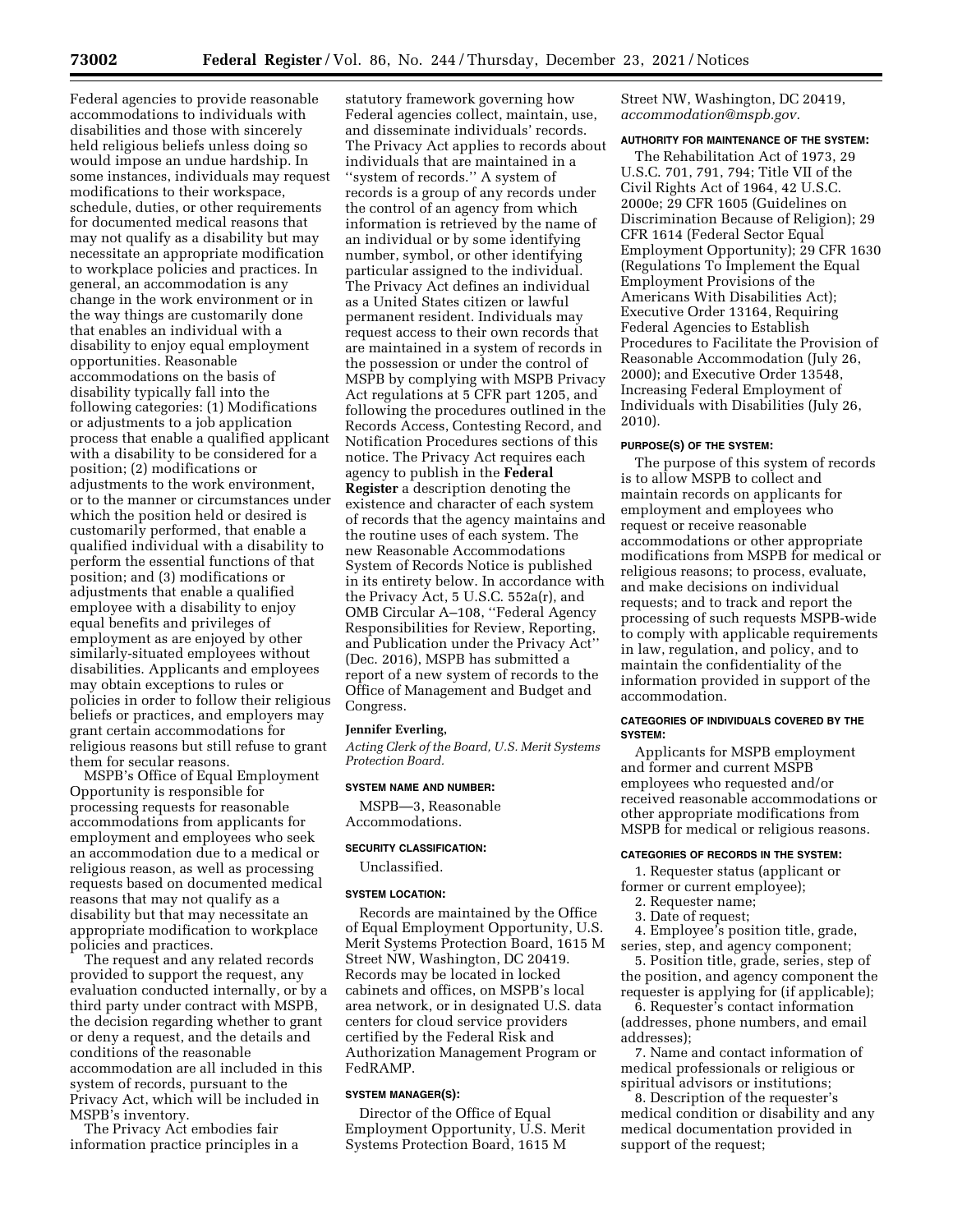9. Requester's statement of a sincerely held religious belief and any additional information provided concerning that religious belief and the need for an accommodation to exercise that belief;

10. Description of the accommodation being requested;

11. Description of previous requests for accommodation and dispositions;

12. Documentation by an MSPB official concerning whether the disability is obvious, and the accommodation is obvious and uncomplicated, whether medical documentation is required to evaluate the request, whether research is necessary regarding possible accommodations, and any extenuating circumstances that prevent the MSPB official from meeting the relevant timeframe;

13. Whether the request for reasonable accommodation was granted or denied, and if denied the reason(s) for denial;

14. The identity of the decision-maker for the request;

15. The number of days taken to process the request;

16. The sources of technical assistance consulted in trying to identify a possible reasonable accommodation;

17. Any reports or evaluations prepared in determining whether to grant or deny the request; and

18. Any other information collected or developed in connection with the request for a reasonable accommodation.

#### **RECORD SOURCE CATEGORIES:**

Information is obtained from applicants for employment and employees who request and/or receive a reasonable accommodation or other appropriate modification from MSPB, directly or indirectly from an individual's medical provider or another medical professional who evaluates the request, directly or indirectly from an individual's religious or spiritual advisors or institutions, and from management officials.

### **ROUTINE USES OF RECORDS MAINTAINED IN THE SYSTEM, INCLUDING CATEGORIES OF USERS AND PURPOSES OF SUCH USES:**

In addition to those disclosures generally permitted under 5 U.S.C. 552a(b) of the Privacy Act, all or a portion of the records or information contained in this system may be disclosed outside MSPB as a routine use pursuant to  $5$  U.S.C.  $552a(b)(3)$  as follows:

a. To the Department of Justice (DOJ), including Offices of the U.S. Attorneys; or another Federal agency conducting litigation or in proceedings before any court, adjudicative, or administrative

body; another party or potential party or the party's or potential party's authorized representative in litigation before a court, adjudicative, or administrative body; or to a court, adjudicative, or administrative body. Such disclosure is permitted only when it is relevant or necessary to the litigation or proceeding, and one of the following is a party to the litigation or has an interest in such litigation:

(1) MSPB, or any component thereof; (2) Any employee or former employee of MSPB in his or her official capacity;

(3) Any employee or former employee of MSPB in his or her individual capacity where the Department of Justice or MSPB has agreed to represent the employee; or

(4) The United States, a Federal agency, or another party in litigation before a court, adjudicative, or administrative body, upon the MSPB General Counsel's approval, pursuant to 5 CFR part 1216 or otherwise.

b. To the appropriate Federal, State, or local agency responsible for investigating, prosecuting, enforcing, or implementing a statute, rule, regulation, or order, when a record, either on its face or in conjunction with other information, indicates or is relevant to a violation or potential violation of civil or criminal law or regulation.

c. To a member of Congress or the White House from the record of an individual in response to an inquiry made at the request of the individual to whom the record pertains.

d. To the National Archives and Records Administration (NARA) in records management inspections conducted under the authority of 44 U.S.C. 2904 and 2906.

e. To appropriate agencies, entities, and persons when (1) MSPB suspects or has confirmed that there has been a breach of the system of records; (2) MSPB has determined that as a result of the suspected or confirmed breach there is a risk of harm to individuals, MSPB (including its information systems, programs, and operations), the Federal Government, or national security; and (3) the disclosure made to such agencies, entities, and persons is reasonably necessary to assist in connection with MSPB's efforts to respond to the suspected or confirmed breach or to prevent, minimize, or remedy such harm.

f. To another Federal agency or Federal entity, when MSPB determines that information from this system of records is reasonably necessary to assist the recipient agency or entity in (1) responding to a suspected or confirmed breach or (2) preventing, minimizing, or remedying the risk of harm to

individuals, the recipient agency or entity (including its information systems, programs, and operations), the Federal Government, or national security, resulting from a suspected or confirmed breach.

g. To contractors, grantees, experts, consultants, or volunteers performing or working on a contract, service, grant, cooperative agreement, or other assignment for MSPB when MSPB determines that it is necessary to accomplish an agency function related to this system of records. Individuals provided information under this routine use are subject to the same Privacy Act requirements and limitations on disclosure as are applicable to MSPB employees.

h. To another Federal agency or commission with responsibility for labor or employment relations or other issues, including equal employment opportunity and reasonable accommodation issues, when that agency or commission has jurisdiction over reasonable accommodation.

i. To an authorized appeal grievance examiner, formal complaints examiner, administrative judge or administrative law judge, equal employment opportunity investigator, arbitrator, or other duly authorized official engaged in investigation or settlement of a grievance, complaint, or appeal filed by an individual who requested a reasonable accommodation or other appropriate modification.

j. To another Federal agency, including but not limited to the Equal Employment Opportunity Commission and the Office of Special Counsel, to obtain advice regarding statutory, regulatory, policy, and other requirements related to requests for reasonable accommodation, and to evaluate and report on the agency's performance responding to requests for reasonable accommodation.

k. To a Federal agency or entity authorized to procure assistive technologies and services in response to a request for reasonable accommodation.

l. To first aid, medical, and safety personnel if the individual's medical condition requires emergency treatment.

m. To another Federal agency or oversight body charged with evaluating MSPB's compliance with the laws, regulations, and policies governing reasonable accommodation requests.

n. To another Federal agency pursuant to a written agreement with MSPB to provide services (such as medical evaluations), when necessary, in support of reasonable accommodation decisions.